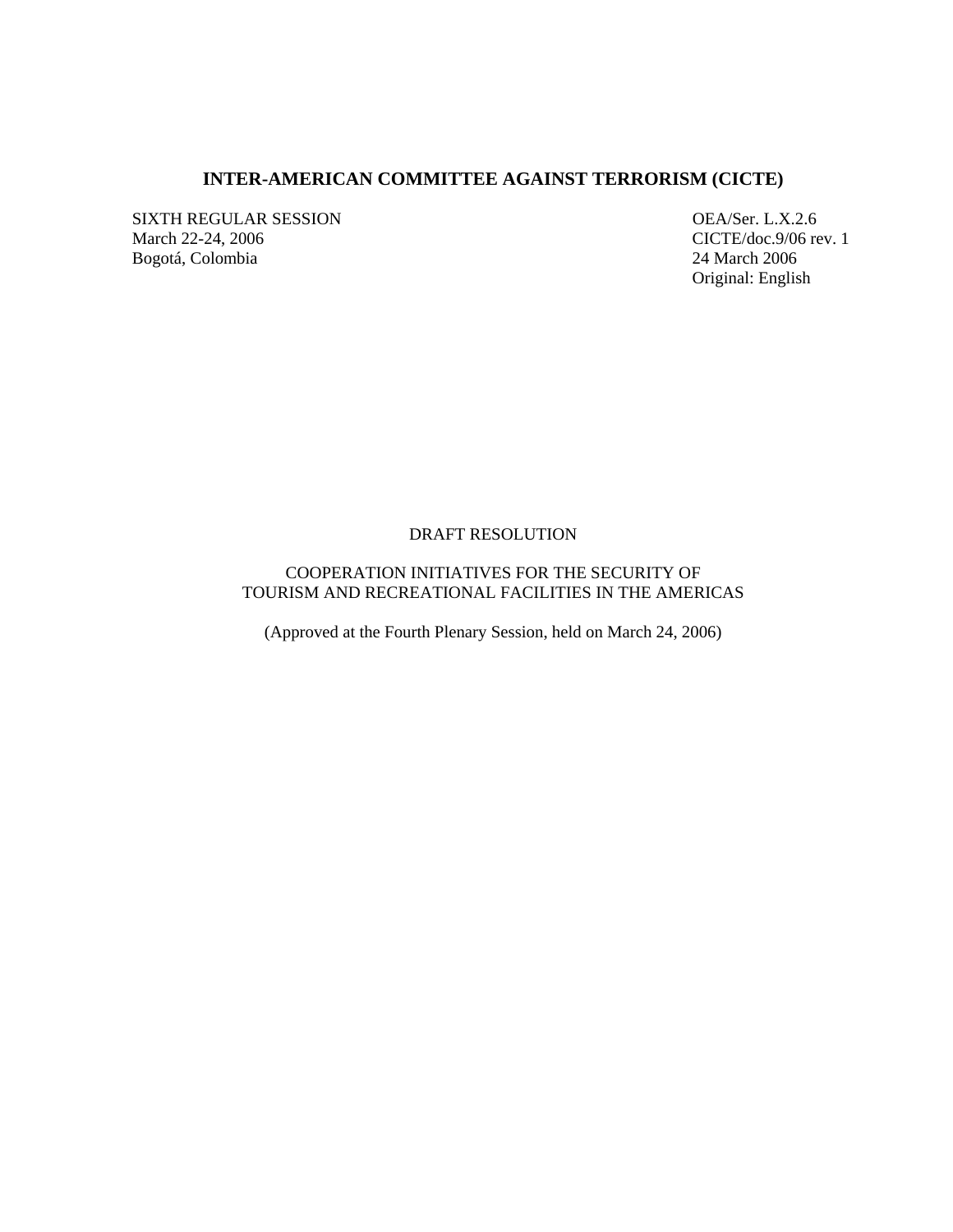### DRAFT RESOLUTION

# COOPERATION INITIATIVES FOR THE SECURITY OF TOURISM AND RECREATIONAL FACILITIES IN THE AMERICAS

(Approved at the Fourth Plenary Session, held on March 24, 2006)

#### THE INTER-AMERICAN COMMITTEE AGAINST TERRORISM (CICTE),

RECALLING that at its Fifth Regular Session held in Port-of-Spain, Trinidad and Tobago in February 2005, the Inter-American Committee against Terrorism (CICTE) affirmed, in the Declaration of Port-of-Spain on Strengthening Cooperation on Strategies to Sustain and Advance the Hemispheric Fight against Terrorism, its commitment "to intensify efforts to disrupt the capacity of terrorist networks to threaten the ability of individuals to travel and move safely between and recreate in Member States by strengthening the coordination and provision of technical assistance, when requested, in the establishment and implementation of and compliance with security standards and practices, including those related to tourism and recreational facilities" (CICTE/DEC. 1/05 rev. 1);

 BEARING IN MIND that that commitment was noted with satisfaction by the Organization of American States (OAS) General Assembly, in its resolution "Support for the Work of the Inter-American Committee against Terrorism", AG/RES. 2137 (XXXV-O/05), adopted at its Thirty-Fifth Regular Session held in June 2005, occasion on which it also endorsed the abovementioned Declaration of Port-of-Spain and encouraged OAS Member States to implement the commitments contained therein;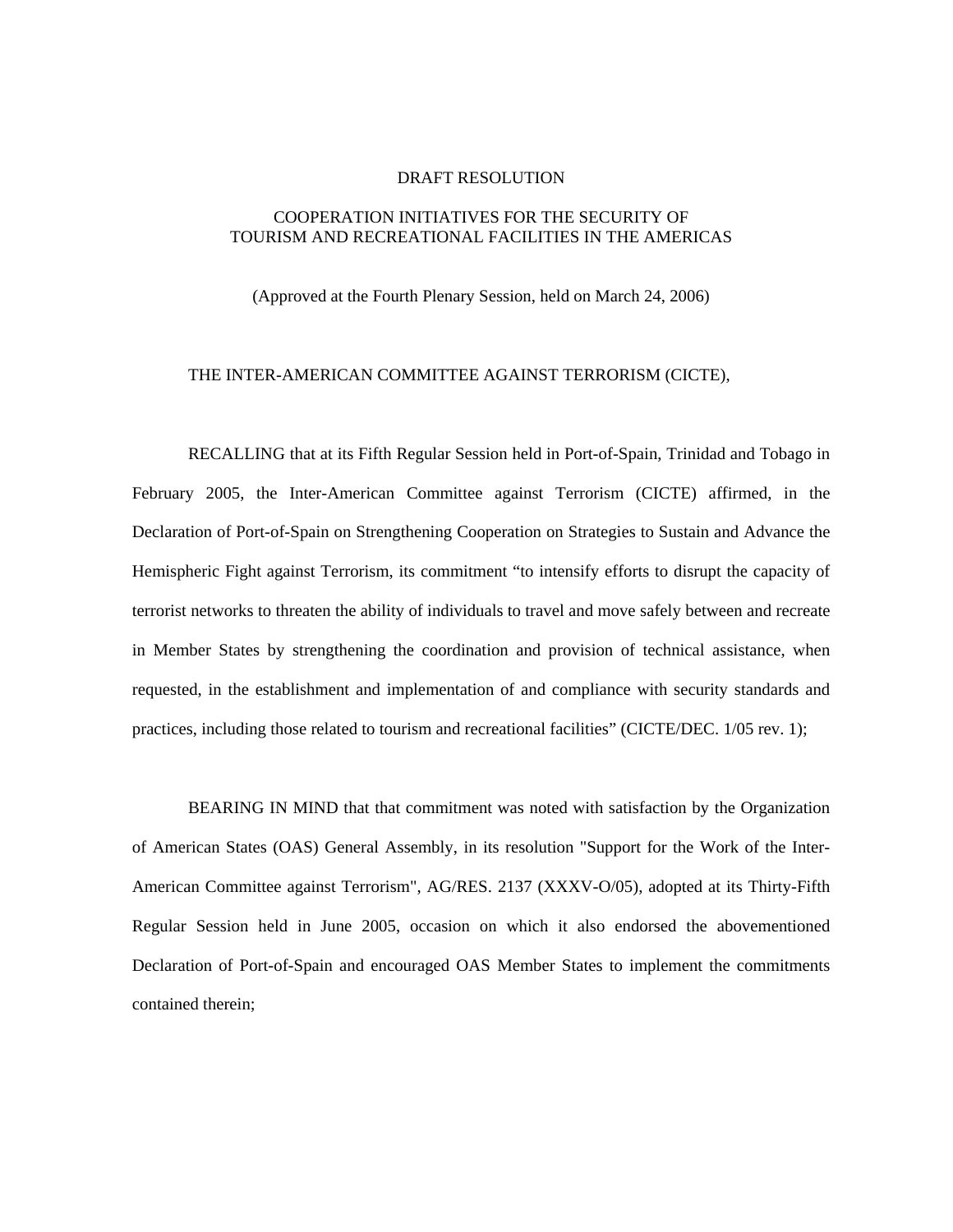BEARING IN MIND ALSO the United Nations Security Council resolutions 1373 (2001), 1566 (2004), and 1624 (2005), in which the Member States undertook to adopt specific measures to combat international terrorism and to cooperate with states that are victims of terrorist acts;

NOTING WITH SATISFACTION that in fulfillment of the said Declaration of Port-of-Spain, the First Consultative Meeting of Experts was successfully held in Port-of-Spain, Trinidad and Tobago on January 26 and 27, 2006, to begin developing Draft Guidelines and Requirements for the Implementation of a Program for the security of tourism and recreational facilities;

CONSIDERING that, in the face of the global threat of terrorism, the strengthening of the institutional capacity of the tourism and recreational services sectors in the region for sustainability and global competitiveness, preventing terrorist attacks on the tourism and recreational services sectors in the region, and building visitor confidence in the security and safety of the tourism and recreational services sector in the region, are of the utmost importance; and

 CONSIDERING ALSO that tourism contributes to social and economic development, and the reduction of poverty;

RECOGNIZING that during the first quarter of 2007 the Cricket World Cup Tournament will be held in nine (9) Member States of the Caribbean;

 AWARE OF safety and security initiatives and practices adopted internationally to safeguard tourism against terrorism, including those adopted by some OAS Member States and by international organizations, in particular the World Travel and Tourism Council (WTTC) and the Asia-Pacific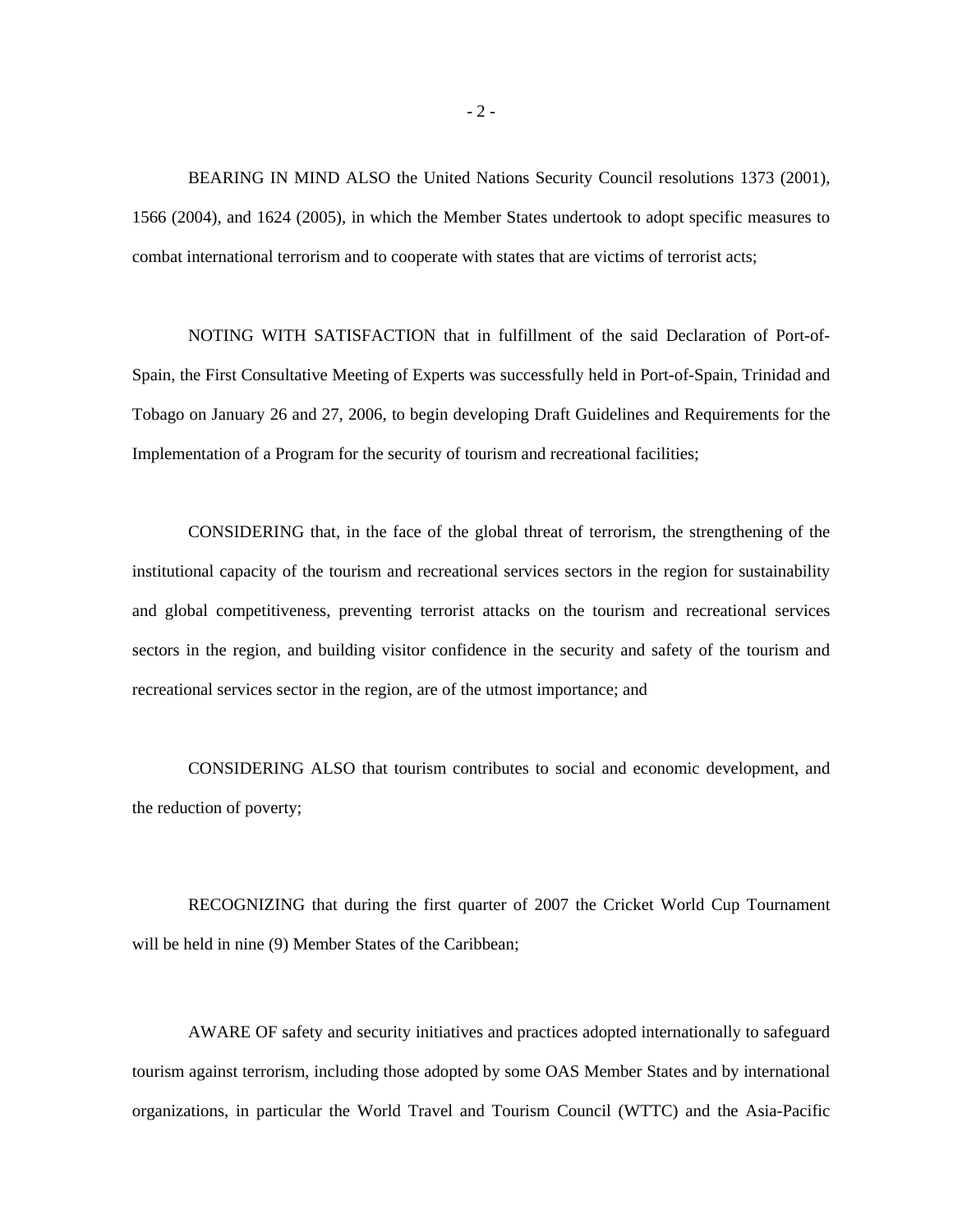Economic Cooperation (APEC) through its APEC International Centre for Sustainable Tourism (AICST),

#### TAKING NOTE THAT:

The World Code of Ethics for Tourism adopted by Resolution A/RES/406 (XIII) of the Thirteenth General Assembly of the World Tourism Organization, held in Santiago de Chile, on October 1, 1999, agreed that all public authorities share the mission to ensure protection for tourists and visitors, giving special attention to foreign visitors, due to their particular vulnerability;

The Association of Caribbean States (ACS), within the provisions of the Convention Establishing the Sustainable Tourism Zone of the Caribbean adopted by the Association of Caribbean States (ACS) in Margarita Island, Venezuela, on December 12, 2001, has included security among the tourism sustainability indicators for the ACS; and

The 1<sup>st</sup> International Tourism Fair was held in Caracas, Venezuela, on October 6, 2005, at which the Caracas Tourism Charter citing a series of commitments, including those related to security, to increase tourism within the Hemisphere, was approved;

NOTING WITH SATISFACTION that in fulfillment of the said Declaration of Port-of-Spain, the First Consultative Meeting of Experts was successfully held in Port-of-Spain, Trinidad and Tobago on January 26 and 27, 2006, to begin developing Draft Guidelines and Requirements for the Implementation of a Program for the security of tourism and recreational facilities in the Americas;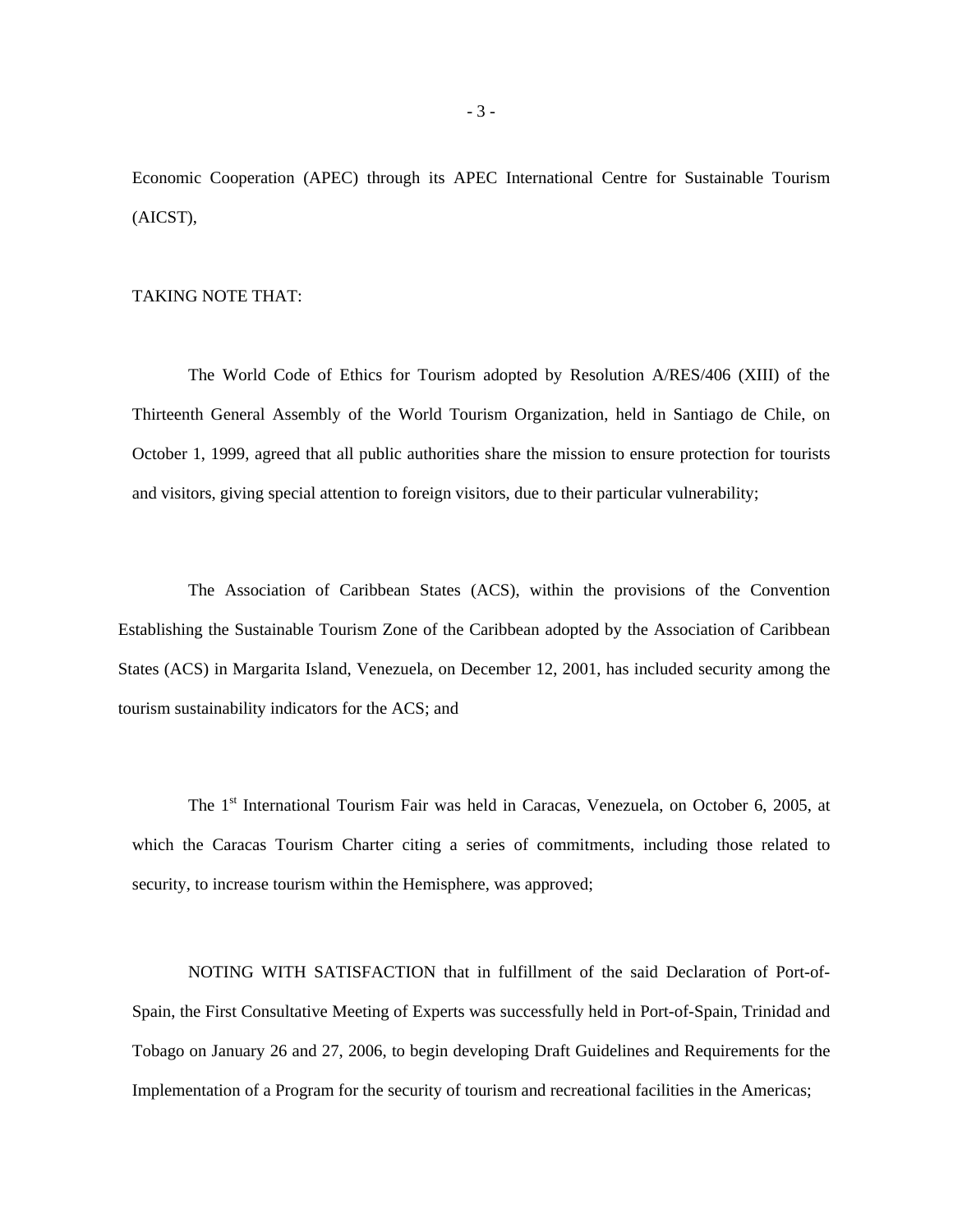NOTING ALSO WITH SATISFACTION that in fulfillment of resolution AG/RES. 2137 (XXXV-O/05) of the OAS General Assembly, the Second Consultative and Implementation Planning Meeting for a Pilot Project of a Program for the security of tourism and recreational facilities in the Americas, was successfully held in Bridgetown, Barbados, on March 1, 2006; and

WELCOMING the commitment given by several Member States to participate in the said Pilot Project and to provide technical and financial assistance for the implementation of the said Pilot Project,

RESOLVES:

1. To include in the CICTE Work Plan 2006 actions related to improving the security of tourism and recreational facilities in the Americas.

2. To continue developing Guidelines and Requirements for the implementation of a Program for the Security of Tourism and Recreational Facilities in the Americas taking into account the results of a Pilot Project involving six Member States of the Caribbean in preparation for the Cricket World Cup 2007 to be implemented during the period April to September 2006, including the delivery of training and the conduct of site assessments at tourism and recreational facilities.